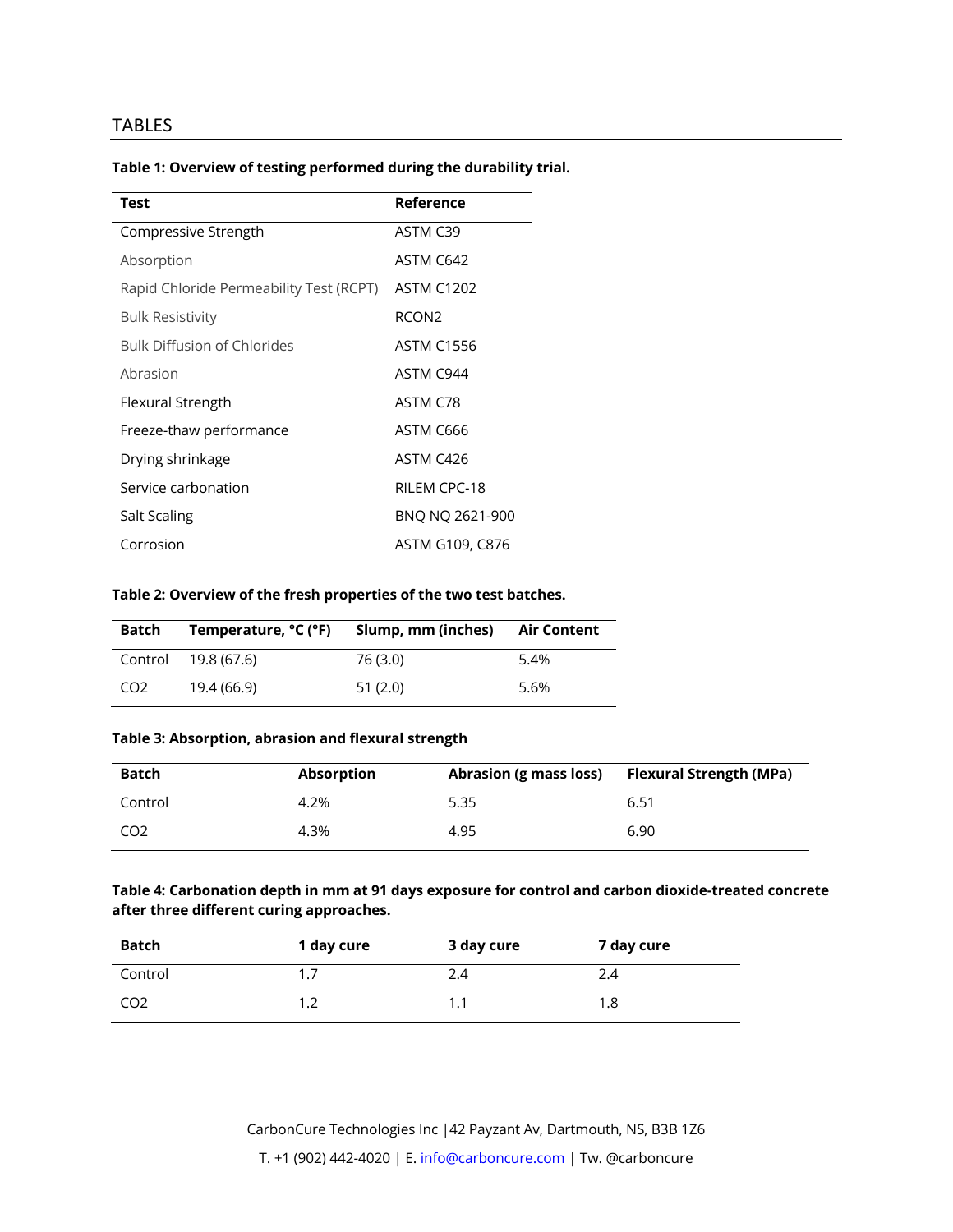

## **Table 5:** Resistivity and RCPT data for control and carbon dioxide-treated concrete

| <b>Batch</b>    | Proceg ( $k\Omega$ .cm) | RCON (kΩ.cm) | RCPT @ 56d, coulombs | <b>RCPT rating</b> |
|-----------------|-------------------------|--------------|----------------------|--------------------|
| Control         | 11.43                   | 6.48         | 2403                 | Moderate           |
| CO <sub>2</sub> | 11.00                   | 6.28         | 2785                 | Moderate           |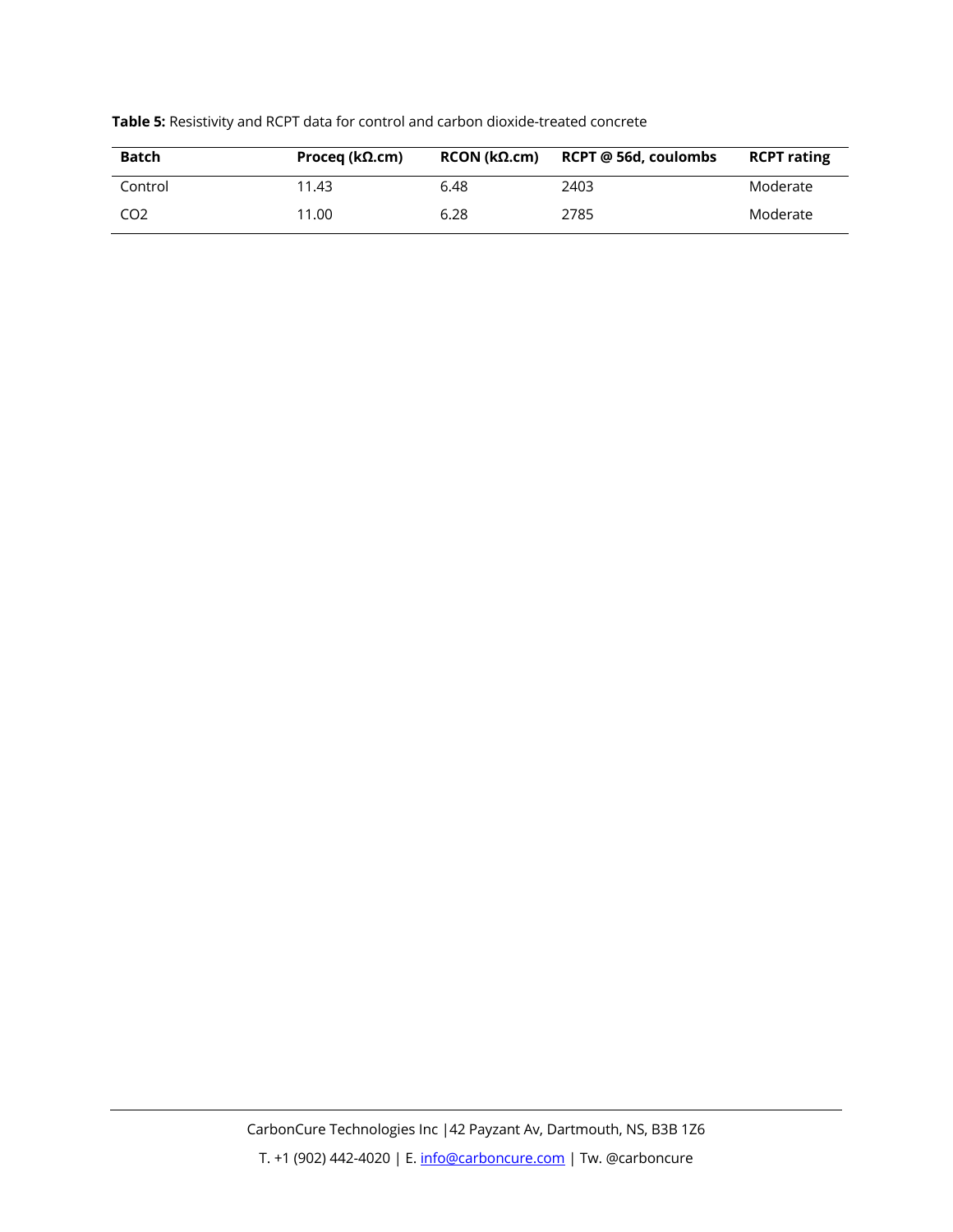

FIGURES



**Figure 1: Isothermal calorimetry for control and carbon dioxide-treated batch through 24 hours**



**Figure 2: Compressive strength for control and carbon dioxide-treated batch through 91 days**

9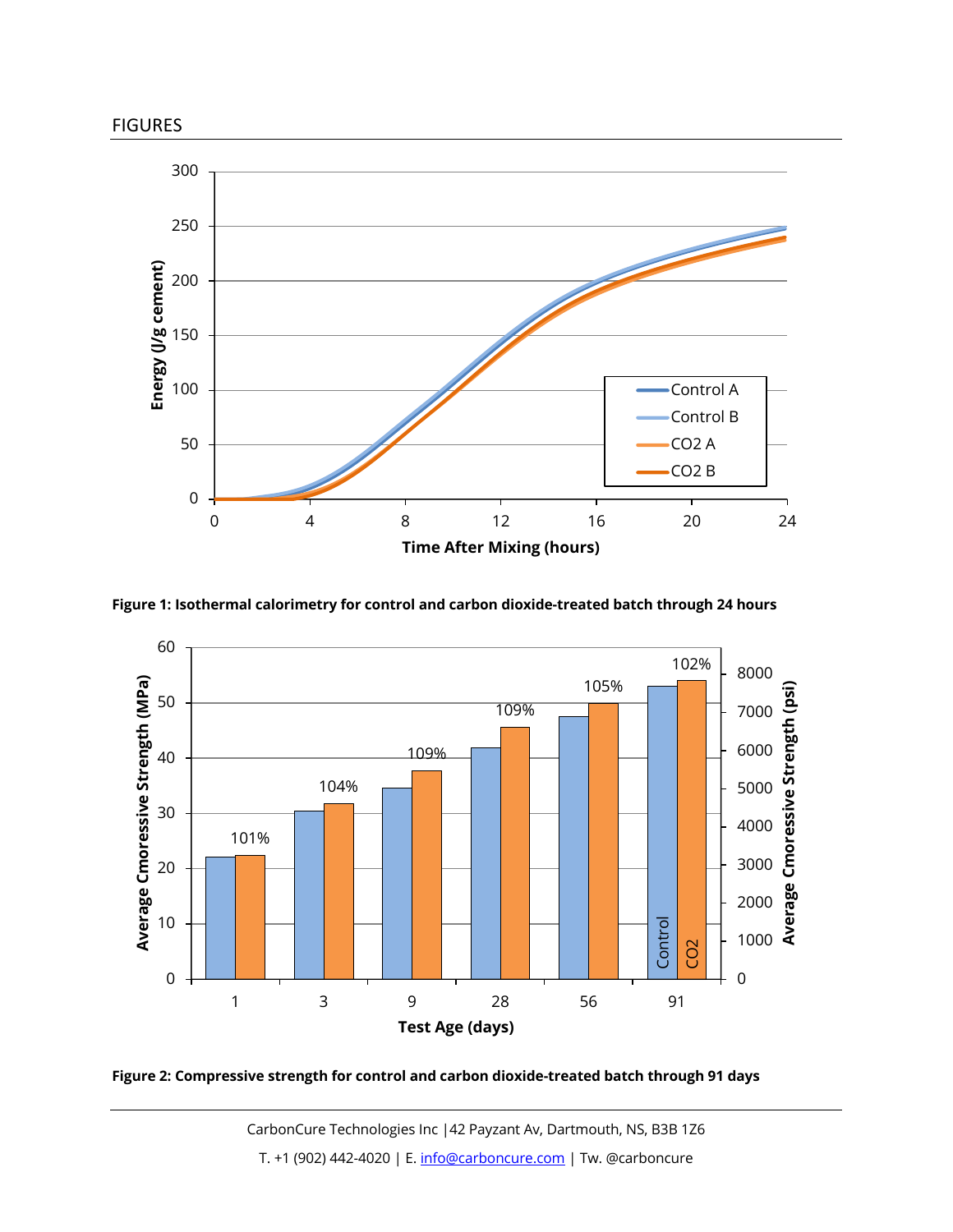



**Figure 3: Drying shrinkage for control (high-low-average) and carbon dioxide-treated batches**



**Figure 4: Bulk diffusion analysis of control and carbon dioxide-treated concrete after 35 days of chloride ponding**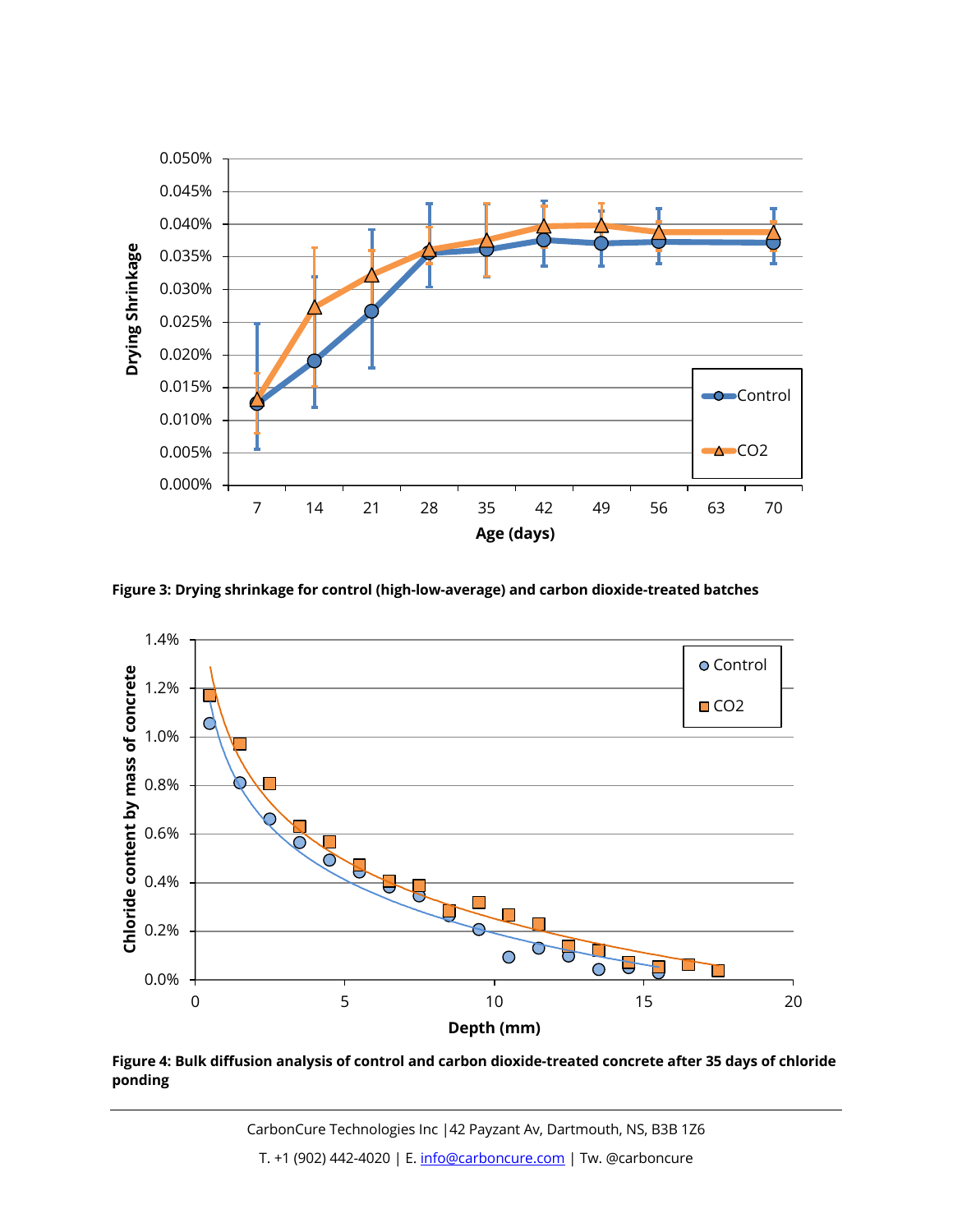



**Figure 5: Bulk diffusion analysis of control and carbon dioxide-treated concrete after 180 days of chloride ponding**



**Figure 6: Electrical potential measurements of control and carbon dioxide-treated concrete through 211 days of corrosion monitoring**